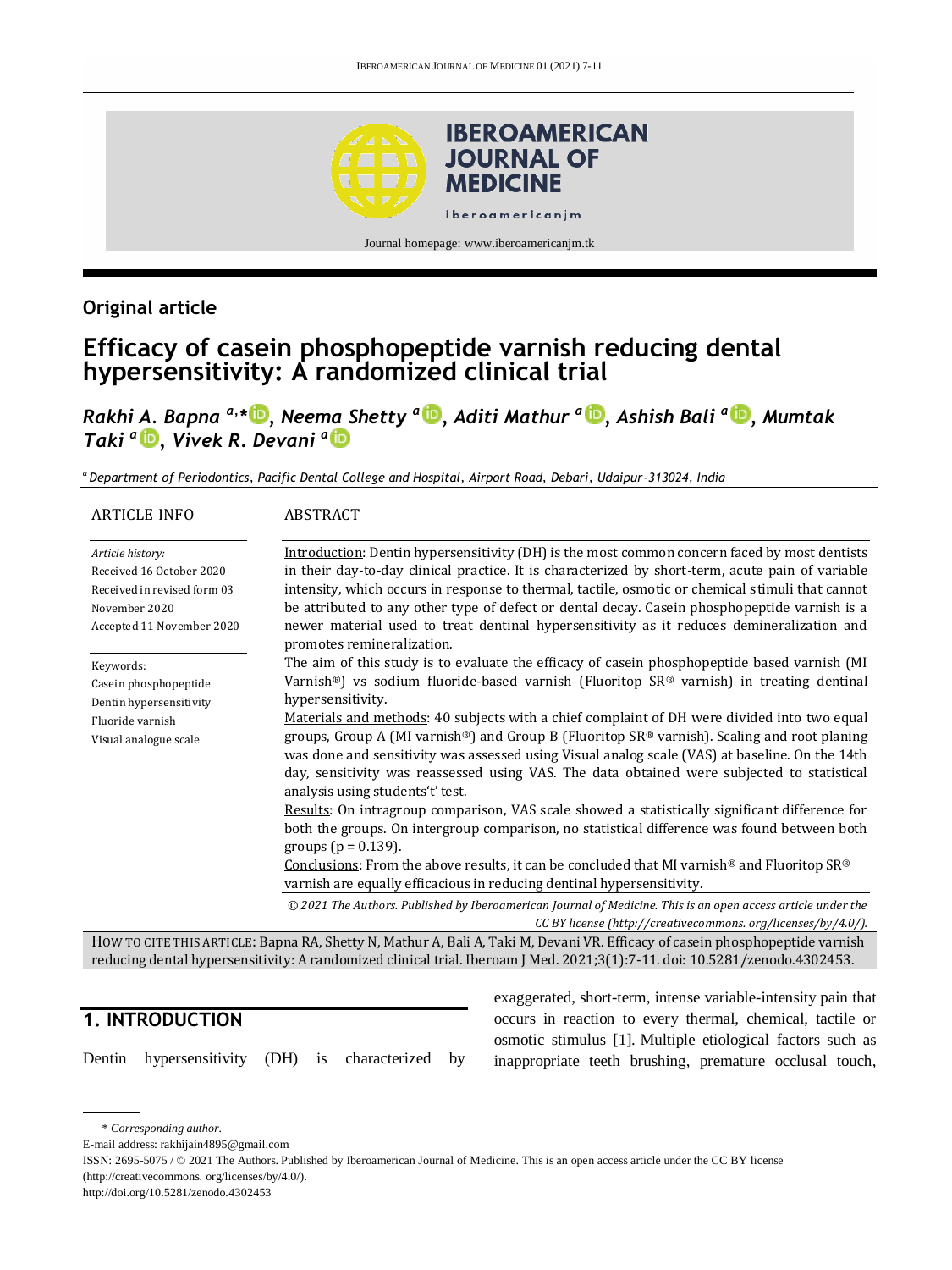gingival recession, and the presence of large quantities of exogenous and endogenous acids in diets can result in DH [2].

DH is caused by the displacement of the fluid inside the dental tubules [2]. There is a range of therapeutic strategies available for the control of dental hypersensitivity. Various chemical or physical agents are used either to mask uncovered dental tubules or to desensitize the nerve. The typical method of treatment is the placement of a topical agent at frequent intervals. This could be done either by a patient at home or by a dental professional. Another method of sealing the dentinal tubules may include the application of restorations or dental adhesives [3]. Fluoride varnishes have been put to the market to improve the quality and longevity of fluoride release at the site. The mechanism of action is the accumulation of calcium fluoride on the tooth surface and the development of fluorapatite [4].

Aaron S Posner was the first to describe Amorphous Calcium Phosphate (ACP) [5]. Casein Phosphopeptide Amorphous Calcium Phosphate (CPP-ACP) was used as a more advanced material for the treatment of DH. It inhibits enamel demineralization and improves enamel remineralization [6]. The purpose of this research was to determine the effectiveness of CPP-ACP-based varnish relative to sodium fluoride varnish in the reduction of dentin hypersensitivity.

## **2. MATERIALS AND METHODS**

For this randomized, double-blind and split-mouth clinical trial, 40 systemically healthy subjects between the ages of 20 and 55 years were selected for the trial. Subjects with Visual Analog Scale (VAS) score ≥ 3 after scaling and root planning; were included in the research. Subjects with



*Figure 1: Intragroup comparison at baseline and at 14th day (MI varnish®). VAS Score is expressed as mean±SD. \*p < 0.05.*

carious lesions on the selected or neighbouring teeth, extensive restorations as well as defective restorations, abutment teeth for removable or fixed prostheses, cracked teeth and chipped teeth, substance abuse and pregnant females were excluded from the study. Besides, subjects prescribed with the desensitization process or analgesics/anti-inflammatory drugs were excluded from the study. Teeth with gingival recession, attrition, abrasions, abfractions and erosion were not excluded.

After scaling and root planning, 40 subjects were selected for the trial, and divided into two groups:

- **Group A** (Test group): 20 DH subjects treated with MI Varnish® (GC India Private Limited) and
- **Group B** (Control group): 20 DH subjects treated with Fluoritop  $SR^{\circledast}$  varnish (ICPA Company).

After obtaining written informed consent, the subjects were assessed for baseline DH scores using VAS. The hypersensitivity level was calculated using VAS. The VAS is a calculating tool with subjective traits or behaviours that cannot be specifically calculated for eg. Pain. Respondents show, when referring to the VAS object, their degree of agreement with the assertion of the sensitivity of damaged teeth in this case by suggesting a place between 0 and 10 on a 10 cm line where 0 is not pain and 10 is the worst possible pain [7].

After adequately drying the experimental site, isolation with the cotton pellet was done. The isolation helped prevent oral fluid contamination during the process. Using applicator tip, varnish application at the experimental site was performed and allowed to dry for at least 5 minutes. The subjects were refrained from taking any fluids, beverages and sticky foods for at least 2 hours after the application. After 2 hours, they were instructed to gently brush their teeth. Brushing is facilitated in the removal of any dried or extra varnish around the tooth. The recall was



*Figure 2: Intragroup comparison at baseline and at 14th day (Fluoritrop SR®). VAS Score is expressed as mean±SD. \*p < 0.05.*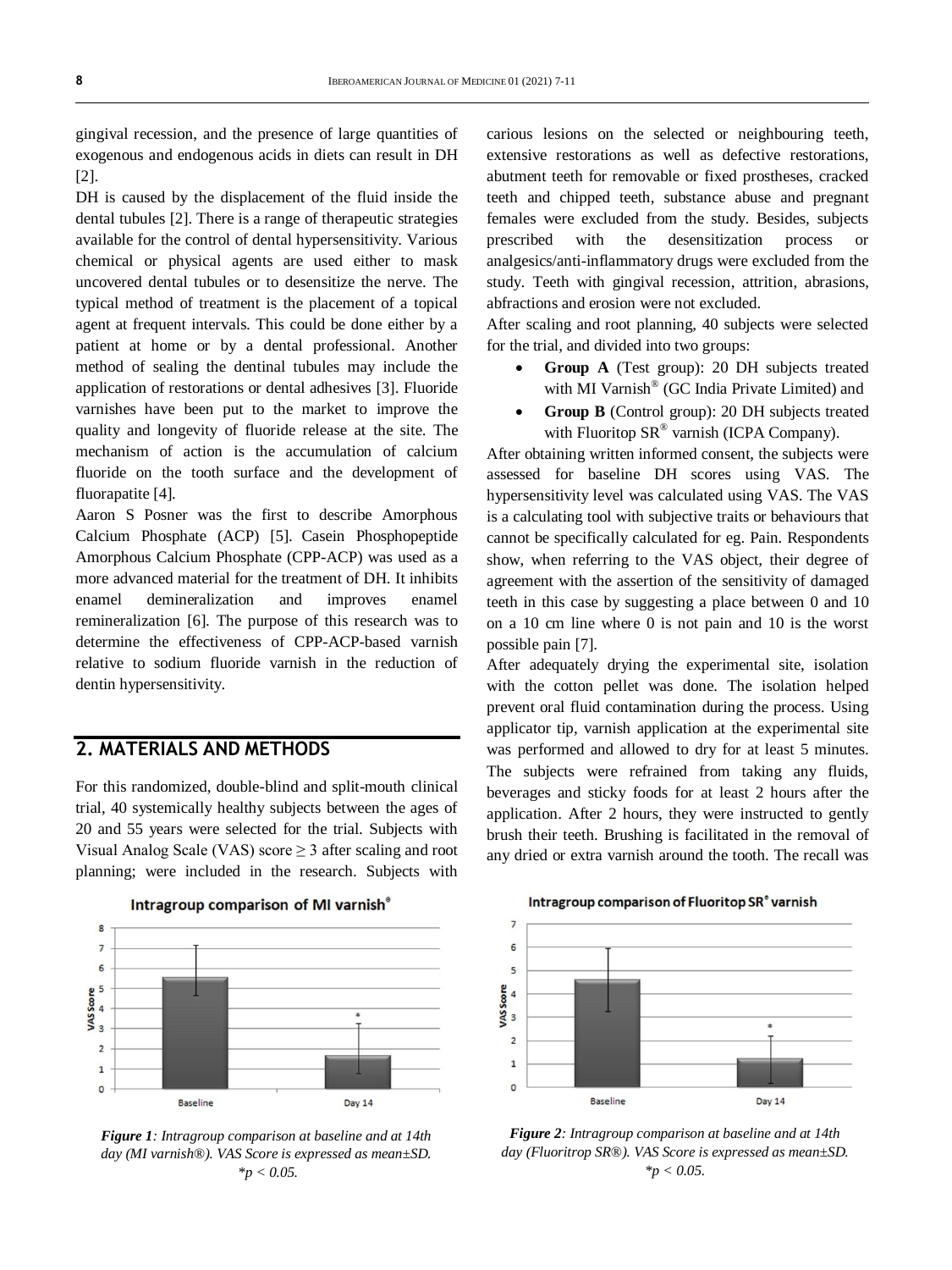scheduled on the  $14<sup>th</sup>$  day for follow up and recording of VAS Scores. The data obtained were subjected to statistical analysis using students't'test.

## **3. RESULTS**

A total of 40 subjects were equally divided (n=20) into two groups for this clinical trial. VAS scores were recorded at baseline and day 14 for both the group. On the Intragroup comparison of the varnishes, a significant statistical difference  $(p < 0.05)$  was observed. Baseline VAS score for Group 1 (Figure 1) was recorded as  $5.55 \pm 1.61$  which was reduced to  $1.65 \pm 0.88$  on Day 14 evaluation. Similarly, Group 2 (Figure 2) showed a reduction from 4.6  $\pm$  1.35 to 0.2  $\pm$  1.01. Intergroup comparison showed no statistical significance ( $p = 0.139$ ) among the groups (Figure 3). The result of the intergroup comparison stated that both groups were efficacious in the reduction of DH and either of them can be used for effective clinical outcome.

#### **4. DISCUSSION**

Dental hypersensitivity is the most common challenge that dentists experience in their everyday lives. As a consequence, handling it becomes more critical as there is a lack of enamel and cement during periodontal treatment. Two steps were suggested for dental hypersensitivity pathogenesis, one for initiation of the lesion and the other for localization of the lesion [8]. The initiation of the lesion happens following the elimination of the smear sheet. This arises during the scaling and root planning procedure leading to the opening and exposing of the dental tubules and resulting in the localization of the lesion and DH [9]. The lack of security over dentin in cases where lack of enamel is seen results in abrasion, attrition, erosion, and gingival recession [9].

Various available options are used for the treatment of DH. In the current study, Fluoritop  $SR^{\circledast}$ , a sodium fluoridebased varnish has been used as a control group. Studies have shown positive results in reducing DH. In a doubleblind, split-mouth clinical study of 8-week, the relief in hypersensitivity occurred shortly after the first application. It also remained persisted during the 8-week follow-up [10]. Slow and continuous fluoride release acts by preventing lesion initiation.

Reddy et al [11] conducted a study on 160 subjects dividing them into different groups: a) a toothpaste containing 5% fluoro calcium sodium phosphosilicate with



*Figure 3: Intergroup comparison of MI varnish® and Fluoritrop SR®. VAS Score is expressed as mean±SD. \*p < 0.05.*

fused silica (Biomin®); b) a toothpaste containing 5% CSPS (NovaMin® ); c) herbal formulation; d) toothpaste containing 5% potassium nitrate. The patient's DH scores for tactile, evaporative stimuli were recorded on a visual analog scale at baseline, 2 weeks, and at the end of 4 weeks. All the four desensitizing toothpastes containing different active agents were effective in relieving DH. However, the Biomin® group showed a better clinical response at the end of 4 weeks when compared with others. Aghanashini et al. [12] conducted a randomized clinical trial using diode laser and fluoride varnish for the treatment of DH. DH was evaluated using tactile stimulus and air blast at baseline, 15 days, 30 days and 60 days. They concluded that both diode laser and fluoride varnish were effective in treatment of DH. However laser showed superior results over a period of 60 days.

Nardi et al. [13] conducted a study foe evaluating and comparing the effectiveness of two different desensitizing varnishes. Ninety healthy adults suffering from tooth sensitivity were divided into three groups. Two different varnishes were used for the study: Fluor Protector  $S^{\circledast}$ , containing 7700 ppm fluoride (group I), and Cervitec  $F^{\circledast}$ , containing 1400 ppm fluoride and 0.3% chlorhexidine (group II). A placebo containing water and ethanol was applied for the third group. Tooth sensitivity was measured using the Schiff' scale at baseline and after 30 and 90 days. Group I and group II showed statistically significant results they concluded that desensitizing varnishes are a valid treatment for tooth hypersensitivity.

Owoturo et al. [14] conducted a subject-blind randomized clinical study to determine the clinical outcomes of two different varnishes in the management of DH. The subjects were randomly assigned into Duraphat® or Cervitec Plus® varnish groups in a split-mouth study design. The teeth were assessed for sensitivity, and this procedure was repeated on week(s) 1, 2, and 4 following the initial visit.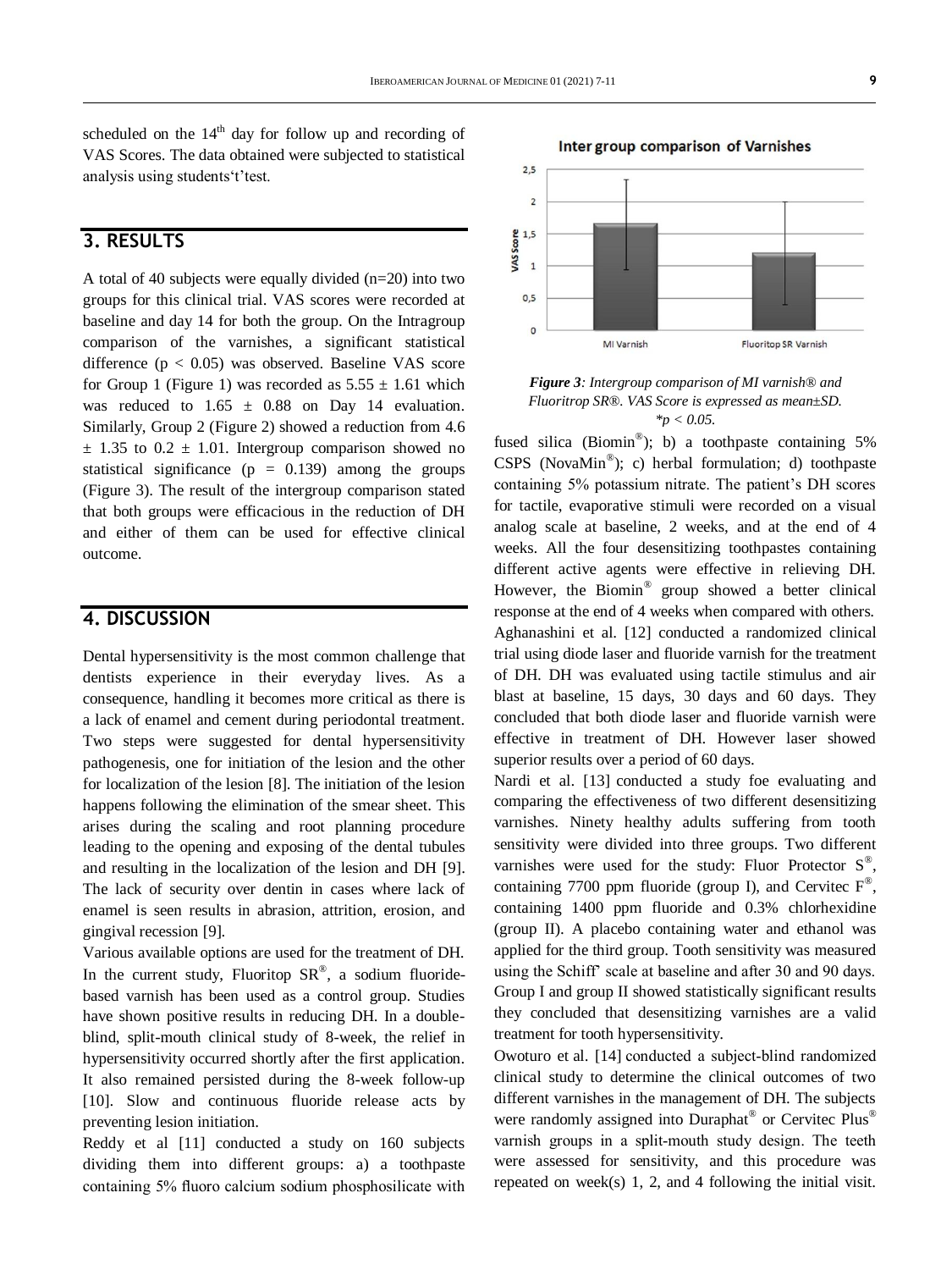There was a significant reduction in sensitivity following application of both control and experimental varnishes. However, there was no statistically significant difference in the efficacy of the control and experimental varnishes. They concluded that Duraphat® exhibited better efficacy in the reduction of dentinal hypersensitivity, though the difference was not statistically significant. The Duraphat® and Cervitec Plus® varnishes can be substituted one for the other.

Patil et al. [15] conducted an in vitro study to assess and compare the efficacy of iontophoresis with 0.33% Sodium Fluoride (NaF) gel and diode laser alone in dentinal tubule occlusion. They concluded that Diode laser application provided better results as compared to iontophoresis on occlusion of dentinal tubules. Hence, it can be used to treat the patients with DH.

The experimental group consisted of MI varnish<sup>®,</sup> a CPP-ACP based varnish. This Varnish can localize ACP at the tooth structure. This increases the level of calcium phosphate in plaque and acts as a calcium phosphate reservoir. Also, it maintains supersaturation on tooth enamel by buffering the free calcium and phosphate ion activities. These ion activities potentially convert to stable crystalline phases, like as octacalcium phosphate or apatitic products [6]. Hence, it acts to prevent lesion localization.

In one of the clinical trials, DH induced by post scaling procedure was managed by using milk as a desensitizing agent [16]. Another trial, conducted by Sabir et al. [10], stated that casein in milk helped in the remineralization process of early enamel lesion. The above-mentioned studies utilized milk in the form of mouth rinse for management of DH. However, patient compliance is not fair in such cases. MI varnish<sup>®</sup>, with a direct application on the tooth, increases both surface area and time of contact on initial enamel lesion. This could be the reason for the potential results observed in the current study.

Lata et al. [17] conducted an in vitro study using creambased CPP-ACP. The cream-based formulation was effective in remineralization, but to a lesser extent than fluoride in remineralizing. ACP has been proven to have remineralization potential in early enamel lesions [17]. In an ex-vivo SEM study, significant remineralization of the early enamel lesions was observed [18]. CPP-ACP, a constituent of milk, has the property of substantivity and longer duration of action [7]. Casein phosphopeptide based cream has been used earlier in an in-vitro study [18]. The present in-vivo study is the first of its kind which uses the varnish for the management of DH. The results obtained from the previous studies [16-18] are in accordance with the present study.

#### **5. CONCLUSIONS**

Within the limitations of this study, it can be concluded that MI varnish<sup>®</sup> and Fluoritop  $SR^®$  varnish are equally efficacious in treating dentinal hypersensitivity. Furthermore, more randomized controlled clinical trials with larger sample size and longer follow-up are required to check the efficacy of MI varnish<sup>®</sup>.

#### **6. ACKNOWLEDGEMENTS**

This work was supported by GC India private limited for MI varnish®.